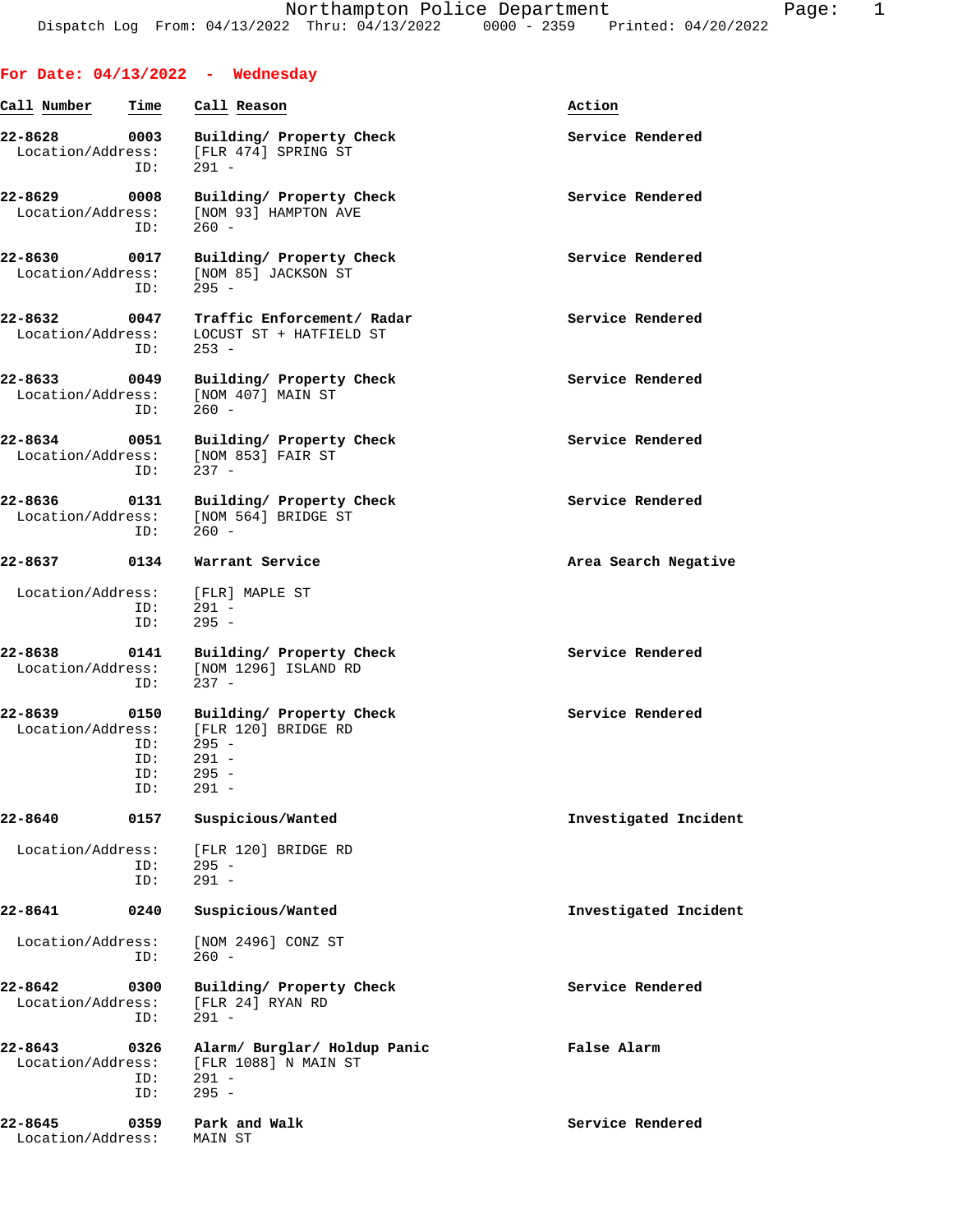|                              |                                                        | Northampton Police Department<br>Dispatch Log From: 04/13/2022 Thru: 04/13/2022 0000 - 2359 Printed: 04/20/2022    | 2<br>Page:                     |
|------------------------------|--------------------------------------------------------|--------------------------------------------------------------------------------------------------------------------|--------------------------------|
|                              |                                                        |                                                                                                                    |                                |
|                              | ID:                                                    | $228 -$                                                                                                            |                                |
| 22-8646<br>Location/Address: | 0404<br>ID:                                            | Building/ Property Check<br>[NOM 942] EASTHAMPTON RD<br>$237 -$                                                    | Service Rendered               |
| 22-8647<br>Location/Address: | 0417<br>ID:                                            | Building/ Property Check<br>MICHELMAN AVE<br>$260 -$                                                               | Service Rendered               |
| 22-8648<br>Location/Address: | 0520<br>ID:<br>ID:                                     | Alarm/ Burglar/ Holdup Panic<br>[NOM 238] KING ST<br>$236 -$<br>$237 -$                                            | False Alarm                    |
| 22-8649                      | 0535                                                   | Motor Vehicle Stop                                                                                                 | Verbal Warning Given           |
| Location/Address:            | ID:                                                    | [FLR 89] LOCUST ST<br>$295 -$                                                                                      |                                |
| 22-8650                      | 0549                                                   | Warrant Service                                                                                                    | Area Search Negative           |
| Location/Address:            | ID:<br>ID:<br>ID:                                      | [FLR] MAPLE ST<br>$291 -$<br>$295 -$<br>$253 -$                                                                    |                                |
| 22-8655<br>Location/Address: | 0847<br>ID:<br>ID:                                     | Damage/ Vandalism<br>[NOM 70] ELM ST<br>$197 -$<br>$197 -$                                                         | Service Rendered               |
|                              |                                                        | Refer To Incident: 22-688-OF                                                                                       |                                |
| 22-8656<br>Location/Address: | 0857<br>ID:<br>ID:<br>ID:<br>ID:                       | Alarm/ Burglar/ Holdup Panic<br>[NOM 1267] CONZ ST<br>191 -<br>$126 -$<br>$262 -$<br>$191 -$                       | False Alarm                    |
| 22-8657<br>Location/Address: | 0950<br>ID:<br>ID:                                     | Alarm/ Burglar/ Holdup Panic<br>[NOM 1752] MAIN ST<br>ID: 298 -<br>$230 -$<br>$197 -$<br>$191 -$                   | False Alarm                    |
| 22-8658                      | 1014                                                   | Motor Vehicle Stop                                                                                                 | Cite/ Warning Issued/ Traffic  |
| Location/Address:            | ID:                                                    | [NOM 1928] CONZ ST<br>$298 -$<br>$230 -$                                                                           |                                |
| 22-8659<br>Location/Address: | 1048<br>ID:<br>ID:                                     | Missing/Found Person<br>[NOM 2823] CRESCENT ST<br>$197 -$<br>$298 -$<br>$230 -$                                    | Service Rendered               |
| 22-8660<br>Location/Address: | 1101<br>ID:<br>ID:<br>ID:<br>ID:<br>Refer To Incident: | Disturbance<br>[NOM 1058] EASTHAMPTON RD<br>$191 -$<br>$126 -$<br>$262 -$<br>$298 -$<br>$230 -$<br>$22 - 689 - OF$ | Report Done                    |
| 22-8663                      | 1142                                                   | Parking Violation                                                                                                  | Referred to Taken Other Agency |
| Location/Address:            |                                                        | <b>EASTERN AVE</b>                                                                                                 |                                |
|                              |                                                        |                                                                                                                    |                                |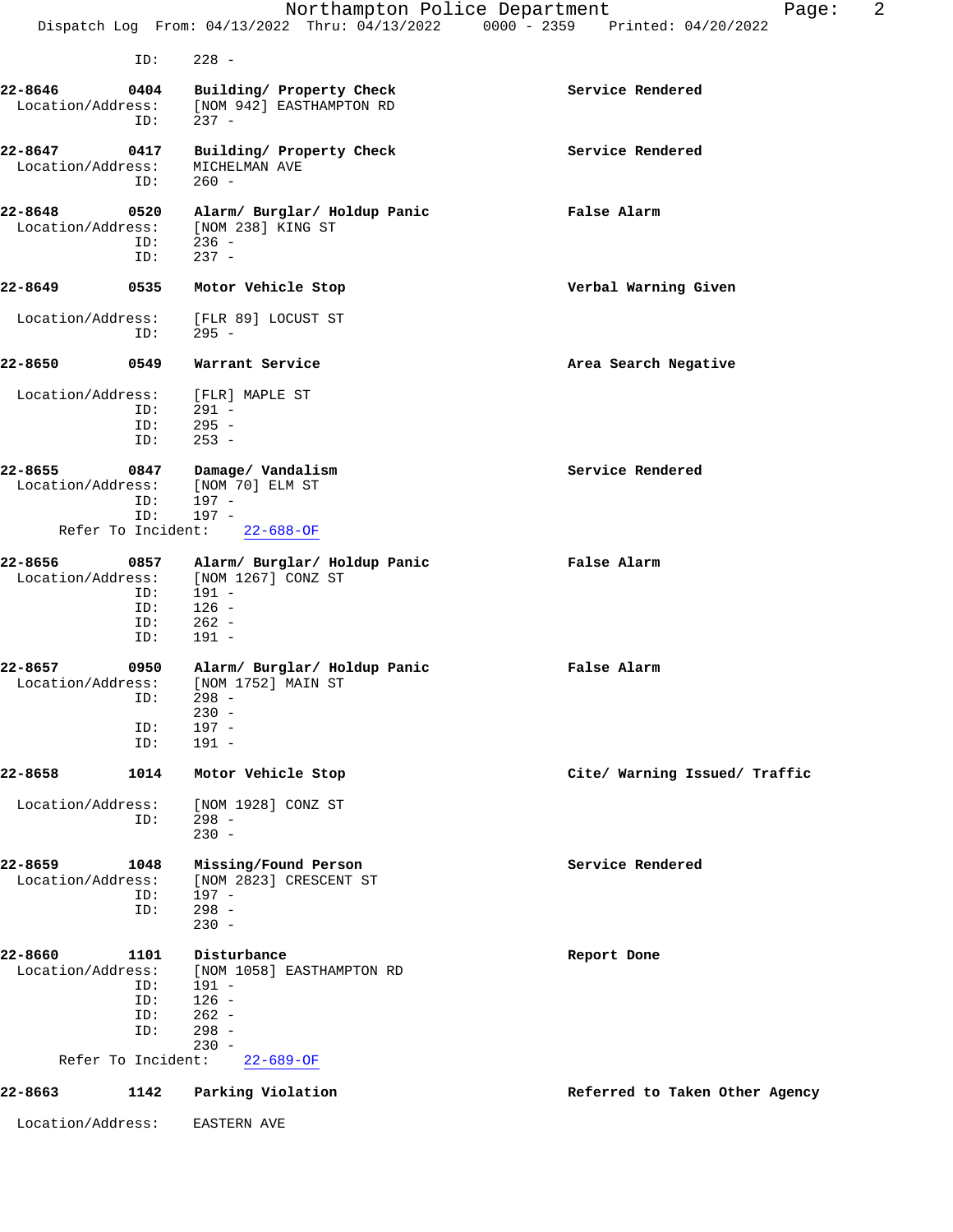| 22-8662                      |             | 1143 Harassment / Stalking                                                       | Accidental Alarm              |
|------------------------------|-------------|----------------------------------------------------------------------------------|-------------------------------|
|                              | $ID: 298 -$ | Location/Address: [NOM 739] MAIN ST                                              |                               |
|                              | ID:         | $230 -$<br>191 -                                                                 |                               |
| 22-8665                      | 1246        | Theft/ Larceny                                                                   | Investigated Incident         |
| Location/Address:            | ID:         | [NOM 2241] EASTHAMPTON RD<br>191 -                                               |                               |
| 22-8667                      | 1259        | Public Service                                                                   | Investigated Incident         |
| Location/Address:            | ID:         | [FLR] FLORENCE RD<br>$262 -$                                                     |                               |
| 22-8666                      | 1300        | Animal                                                                           | Service Rendered              |
|                              |             | Location/Address: [FLR 239] BRIDGE RD                                            |                               |
|                              | ID:<br>ID:  | $427 -$<br>$126 -$                                                               |                               |
|                              | ID:         | $287 -$                                                                          |                               |
| Refer To Incident:           |             | $22 - 693 - 0F$                                                                  |                               |
| 22-8668                      | ID:         | 1322 ASSIST OTHER AGENCY<br>Location/Address: [FLR 1057] BURTS PIT RD<br>$248 -$ | Service Rendered              |
| 22-8672                      | 1406        | Motor Vehicle Stop                                                               | Cite/ Warning Issued/ Traffic |
| Vicinity of:                 | ID:         | PROSPECT ST + MASSASOIT ST<br>197 -                                              |                               |
| 22-8673                      |             | 1425 DISABLED MV                                                                 | Service Rendered              |
|                              |             | Location/Address: [NOM 539] INDUSTRIAL DR                                        |                               |
|                              | ID:         | 298 -<br>$230 -$                                                                 |                               |
| 22-8675                      | 1453        | Disturbance                                                                      | Investigated Incident         |
| Location/Address:            | ID:         | MAIN ST + PLEASANT ST<br>- 292                                                   |                               |
| 22-8676                      | ID:         | 1509 Property, Lost/Found<br>Location/Address: [FLR 89] LOCUST ST<br>248 -       | Report Done                   |
| Refer To Incident:           |             | $22 - 690 - OF$                                                                  |                               |
| 22-8678                      | 1522        | Traffic Control                                                                  | Service Rendered              |
| Location/Address:            |             | JACKSON ST + BRIDGE RD                                                           |                               |
|                              | ID:         | $294 -$<br>$203 -$                                                               |                               |
| 22-8679                      | 1535        | Motor Vehicle Stop                                                               | Cite/ Warning Issued/ Traffic |
| Location/Address:            | ID:         | [FLR 89] LOCUST ST<br>$287 -$                                                    |                               |
| 22-8681                      | 1536        | Traffic Accident                                                                 | Service Rendered              |
| Location/Address:            | ID:         | [FLR 34] STRAW AVE<br>287 -                                                      |                               |
| 22-8680<br>Location/Address: | 1537        | Traffic Accident<br>[NOM 28] ELM ST                                              | Report Done                   |
| Refer To Incident:           | ID:         | $248 -$<br>$22 - 691 - OF$                                                       |                               |
| 22-8683                      | 1604        | Public Service, Check Welfare                                                    | Area Search Negative          |
| Location/Address:            | ID:         | [FLR 239] BRIDGE RD<br>$248 -$                                                   |                               |
|                              | ID:         | $287 -$                                                                          |                               |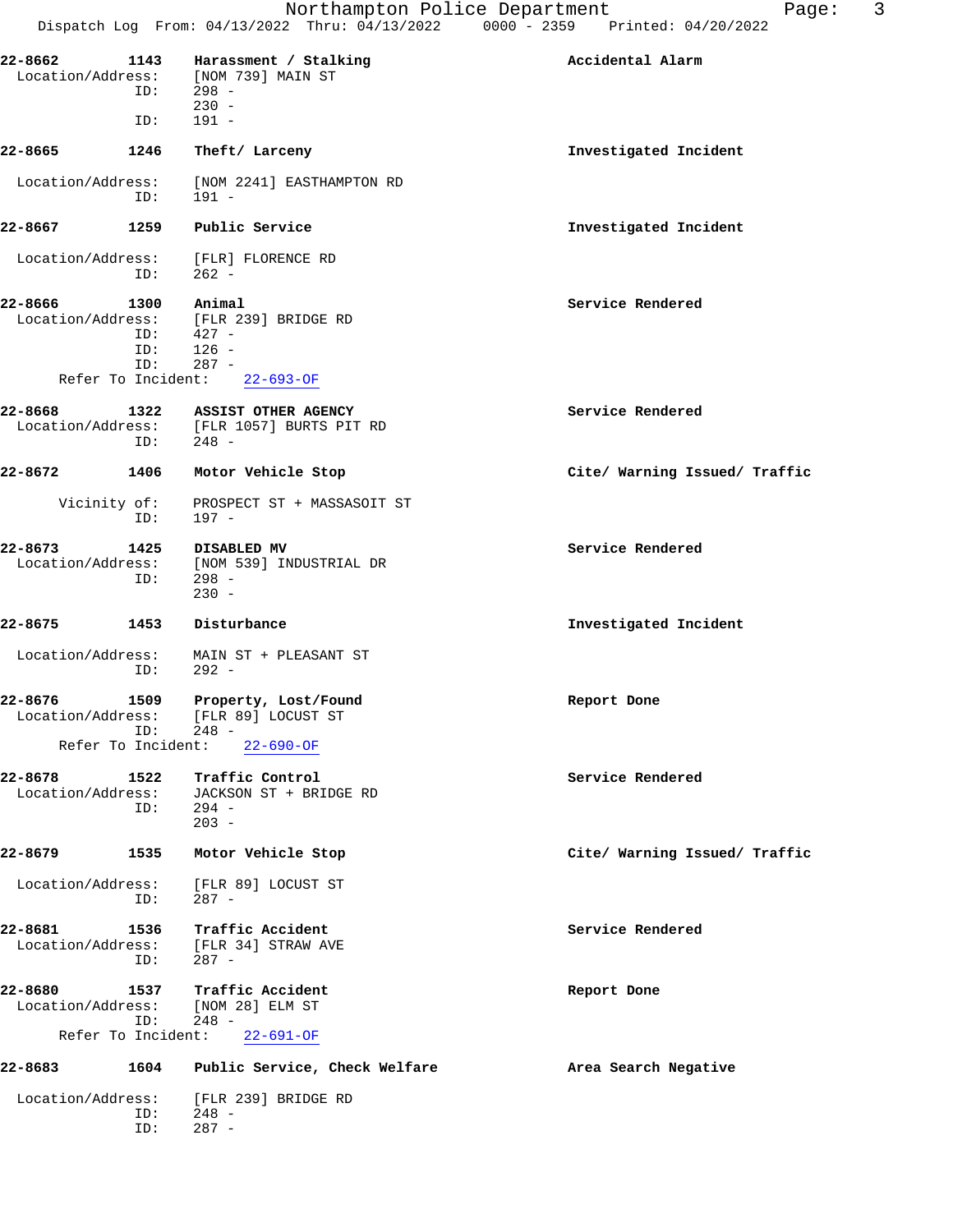Northampton Police Department Page: 4 Dispatch Log From: 04/13/2022 Thru: 04/13/2022 0000 - 2359 Printed: 04/20/2022 ID: 248 - **22-8684 1606 Traffic Accident Report Done** Location/Address: [FLR 163] LOCUST ST ddress: [FLR 163] LOCUS<br>ID: 287 -<br>To Incident: 22-692-OF Refer To Incident: **22-8686 1617 Motor Vehicle Stop Cite/ Warning Issued/ Traffic** Location/Address: KING ST + BARRETT ST<br>ID: 294 - $ID:$  $203 -$ **22-8687 1700 Park and Walk Service Rendered** Location/Address: MAIN ST ID: 294 -  $203 -$ **22-8688 1701 Drunk/ Incapacitated Service Rendered** Location/Address: [NOM 2066] BRIDGE ST ID: 292 - **22-8689 1703 Trespassing/ Unwanted Guest Service Rendered** Location/Address: [NOM 184] KING ST ID: 187 - ID: 248 - **22-8692 1809 Motor Vehicle Stop Cite/ Warning Issued/ Traffic** Location/Address: [NOM 258] KING ST<br>ID: 292 - ID: 292 - **22-8693 1810 Juvenile Problem Area Search Negative** Vicinity of: MT TOM RD ID: 187 - **22-8694 1842 Park and Walk Service Rendered** Location/Address: MAIN ST ID: 292 - **22-8696 1901 Disturbance Investigated Incident** Location/Address: [NOM 1902] GROVE ST<br>ID: 248 - ID: 248 - ID: 287 - ID: 242 - **22-8697 1904 Theft/Larceny Report Done**<br>
Location/Address: [NOM 2772] MAIN ST [NOM 2772] MAIN ST ID: 292 - ID: 292 - Refer To Incident: 22-694-OF **22-8698 1920 Traffic, Complaint/Hazard Verbal Warning Given** Location/Address: [NOM 1405] MAIN ST ID: 242 -<br>ID: 292 - $292 -$ **22-8701 1950 Building/ Property Check Service Rendered** Location/Address: SERVICE CENTER RD ID: 292 - **22-8702** 1956 Investigation **Service Rendered** Service Rendered Location/Address: [NOM 2772] MAIN ST [NOM 2772] MAIN ST

**22-8705 2109 Motor Vehicle Stop Cite/ Warning Issued/ Traffic** Location/Address: [NOM 150] BRIDGE RD

ID: 292 -